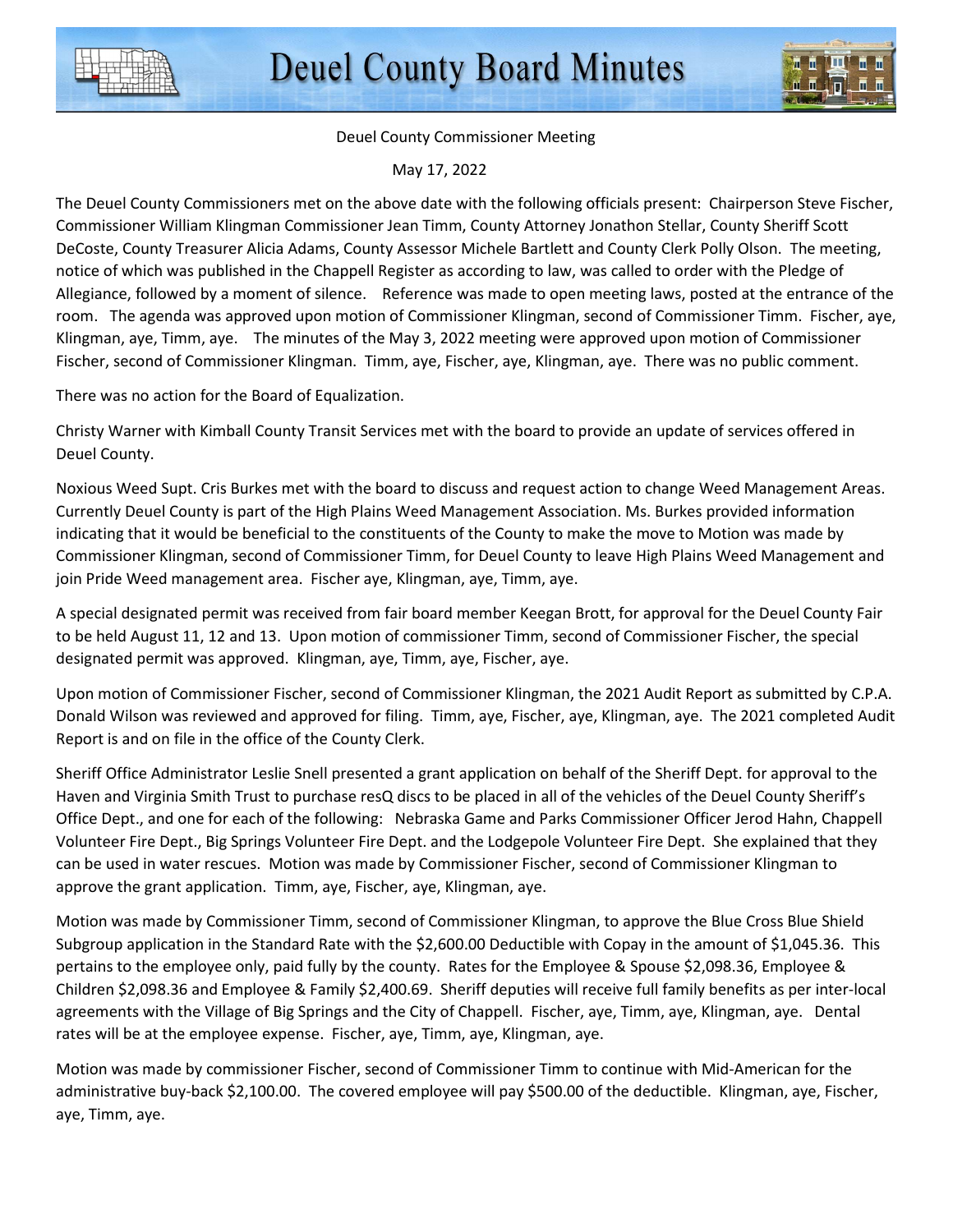Motion was made by Commissioner Fischer, second of commissioner Timm to continue with First Concord for the employee unreimbursed medical K125 cafeteria plan. Klingman, aye, Fischer, aye, Timm, aye.

Highway Supt. Anthony Armer presented information pertaining to the 2023 Grader lease. This was tabled until the next meeting. He also reported that May  $30<sup>th</sup>$  the road laborers will be starting the 4, 10-hour work week.

Anthony Armer presented an acceptable use policy for the Deuel County Handbook to be reviewed and discussed. The board indicated that the handbook will be updated next month.

Sheriff Scott Decoste presented a report of fees collected by his office for the month of April, 2022 in the amount of \$1,988.29. This report was reviewed and accepted for filing.

Warrants in the amount of \$95,446.68 were approved upon motion of Commissioner Fischer, second of Commissioner Klingman, (Payroll \$30,246.35, Claims \$65,200.33), Timm, aye, Fischer, aye, Klingman, aye.

|                                | <b>GENERAL</b>            |          |
|--------------------------------|---------------------------|----------|
| <b>PAYROLL</b>                 |                           | 19220.46 |
| <b>ALICIA ADAMS</b>            | MILEAGE                   | 159.12   |
| ALL STAR AUTO                  | REP/MNT                   | 450.00   |
| AS CENTRAL FINANCE             | AS/400                    | 316.16   |
| AT&T                           | <b>TELEPHONE</b>          | 45.35    |
| <b>BLACK HILLS ENERGY</b>      | UTILITIES                 | 323.56   |
| <b>BLUE CROSS BLUE SHIELD</b>  | PAYROLL DEDUCTIONS        | 212.14   |
| <b>BYTES MANAGED IT</b>        | <b>SERVICES</b>           | 2131.00  |
| <b>CAMPBELL DRUG</b>           | PRISONER MEDICAL          | 16.69    |
| <b>CANDY SPADY</b>             | <b>SERVICES</b>           | 200.00   |
| <b>CENTURY LINK</b>            | <b>TELEPHONE</b>          | 1259.30  |
| CHAPPELL REGISTER              | PRINTING/PUBLISHING       | 2100.70  |
| <b>CHEYENNE COUNTY SHERIFF</b> | <b>BOARDING PRISONERS</b> | 1050.00  |
| DEUEL CO CDC                   | <b>FEES</b>               | 71.00    |
| DEUEL CO COURT                 | FEES                      | 219.00   |
| DONALD WILSON, C.P.A.          | <b>AUDIT</b>              | 6500.00  |
| <b>EAKES</b>                   | <b>SUPPLIES</b>           | 992.41   |
| <b>FIRST CONCORD</b>           | <b>PAYROLL DEDUCTIONS</b> | 204.58   |
| <b>GARDEN CO TREASURER</b>     | <b>BOARDING PRISONERS</b> | 1500.00  |
| <b>GEHRIG-STITT</b>            | AUTOPSY EXPENSE           | 374.12   |
| <b>HAMILTON</b>                |                           |          |
| TELECOMMUNICA                  | <b>INTERNET</b>           | 29.00    |
| <b>HANSEN'S PETROLEUM</b>      | FUEL                      | 1449.15  |
| <b>IDEAL LINEN</b>             | <b>SERVICES</b>           | 33.52    |
| <b>JIM REICHMAN</b>            | <b>CELL</b>               | 50.00    |
| <b>JONATHON STELLAR</b>        | MILEAGE/LODG/EXP          | 866.69   |
| LAURA NARJES                   | MILEAGE/EXP               | 165.37   |
| MIPS INC.                      | AS/400                    | 1567.64  |
| NE CHILD SUPPORT PYMT          |                           |          |
| <b>CTR</b>                     | <b>PAYROLL DEDUCTIONS</b> | 125.00   |
| NE LAW ENFORCMT TNG            | <b>REGISTRATION</b>       | 75.00    |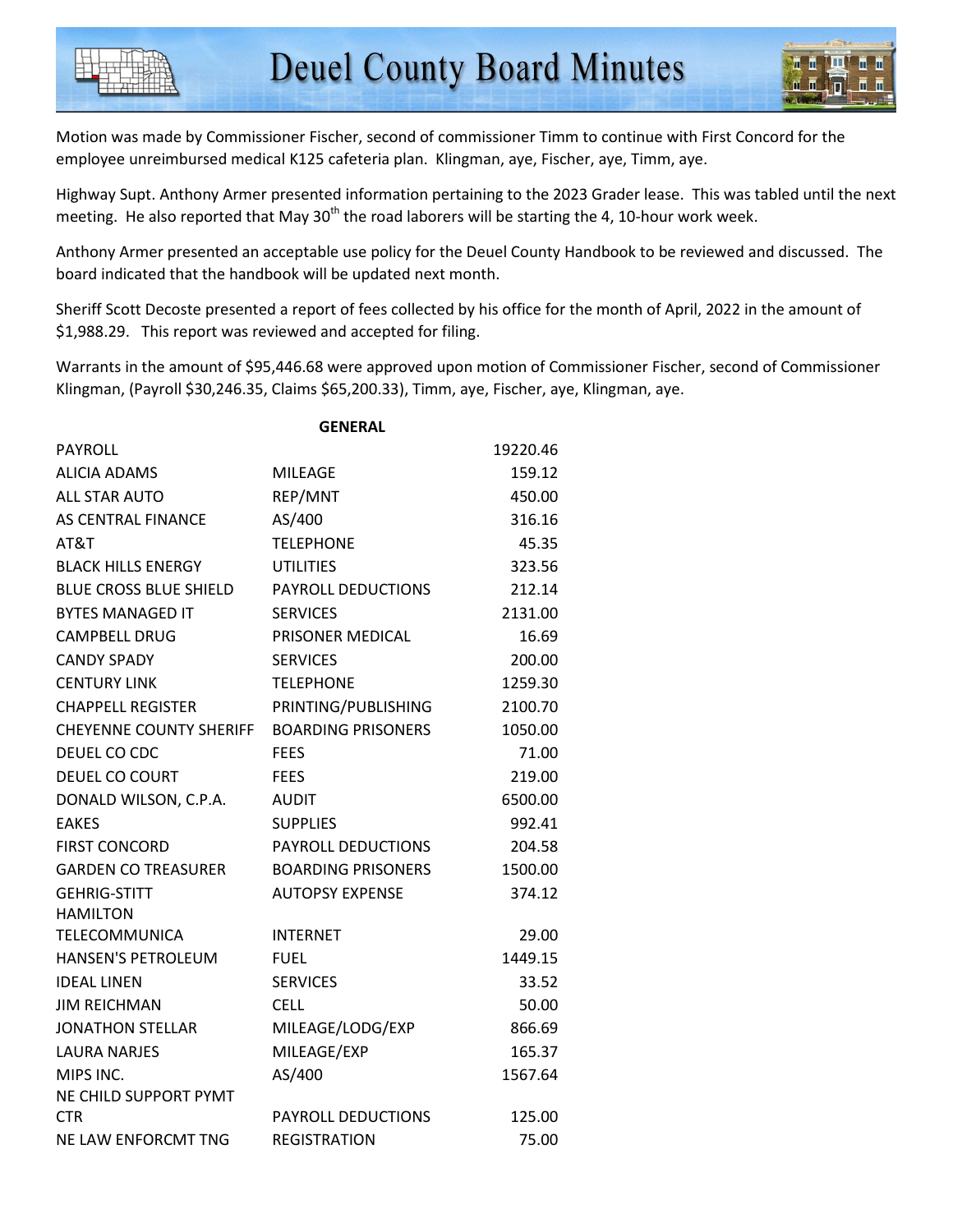



## CTR PLIC **DETERMINE THE RELATION CONTROL**IFE **78.17** POLLY OLSON MILEAGE/POSTAGE 18.78 PRITCHARD & ABBOTT SERVICES 4700.00 QUILL **SUPPLIES** 487.52

|                                  | <b>COURT APPT.</b>        |          |
|----------------------------------|---------------------------|----------|
| <b>ROBERT HARVOY</b>             | <b>ATTORNEY</b>           | 63.75    |
| SOUTH PLATTE SCHOOLS             | <b>SPELLING BEE FEES</b>  | 350.00   |
| <b>STAPLES</b>                   | <b>SUPPLIES</b>           | 53.97    |
|                                  | <b>COURT APPT.</b>        |          |
| STEVEN ELMSHAEUSER               | <b>ATTORNEY</b>           | 408.00   |
| T.T.L. - STATE                   | PAYROLL DEDUCTIONS        | 861.57   |
| T.T.L. - RETIREMENT              | PAYROLL DEDUCTIONS        | 1178.45  |
| T.T.L. - RETIREMENT              | <b>COUNTY SHARE</b>       | 2715.56  |
|                                  | <b>SPELLING BEE</b>       |          |
| THE TROPHY SHOP                  | <b>EXPENSE</b>            | 42.00    |
| <b>TRANSUNION</b>                | <b>SUBSCRIPTION</b>       | 75.00    |
| T.T.L. - SOCIAL SECURITY         | PAYROLL DEDUCTIONS        | 1927.34  |
| T.T.L. - SOCIAL SECURITY         | <b>COUNTY SHARE</b>       | 3023.35  |
| T.T.L. - FEDERAL                 | <b>PAYROLL DEDUCTIONS</b> | 1880.96  |
| <b>VERIZON WIRELESS</b>          | <b>CELL PHONES</b>        | 320.08   |
| <b>VIAERO</b>                    | <b>CELL PHONES</b>        | 252.22   |
| <b>VISTABEAM</b>                 | <b>INTERNET</b>           | 83.90    |
| <b>WILLIAM KLINGMAN</b>          | <b>MILEAGE</b>            | 53.82    |
| <b>2022 ELECTION EXPENSES</b>    | POLLWORKERS/RENT          | 3119.66  |
| <b>DAS MATERIAL</b>              | <b>SUBSCRIPTION</b>       | 154.00   |
|                                  | <b>ROAD &amp; BRIDGE</b>  |          |
| PAYROLL                          |                           | 11025.89 |
| <b>BLACK HILLS ENERGY</b>        | <b>UTILITIES</b>          | 83.21    |
| B.C.B.S. - HEALTH                | PAYROLL DEDUCTIONS        | 164.98   |
| <b>CENTURY LINK</b>              | <b>TELEPHONE</b>          | 166.46   |
| <b>CHAPPELL LUMBER</b>           | <b>SUPPLIES</b>           | 90.03    |
| <b>FIRST CONCORD</b>             | PAYROLL DEDUCTIONS        | 197.91   |
| <b>FLOYD'S TRUCK CENTER</b>      | REP/MNT                   | 124.47   |
| FRENCHMAN VALLEY COOP            | <b>FUEL/UTILITIES</b>     | 927.86   |
| HANSEN'S PETROLEUM               | <b>FUEL</b>               | 8889.35  |
| <b>KELLY KOPETZKY</b>            | <b>CELL</b>               | 50.00    |
|                                  | <b>CONSULTING</b>         |          |
| MIDWEST ENGINEERING              | <b>SERVICES</b>           | 2250.00  |
| N.P.P.D.                         | <b>UTILITIES</b>          | 59.68    |
| PREMIER AUTO PARTS               | <b>PARTS</b>              | 992.47   |
| <b>RON'S CHAPPELL AUTO</b>       | REP/MNT                   | 85.00    |
| <b>RUDY'S GAS TIER &amp; OIL</b> | REP/MNT                   | 2.52     |
| T.T.L. - STATE                   | PAYROLL DEDUCTIONS        | 481.57   |
| T.T.L. - RETIREMENT              | PAYROLL DEDUCTIONS        | 659.86   |